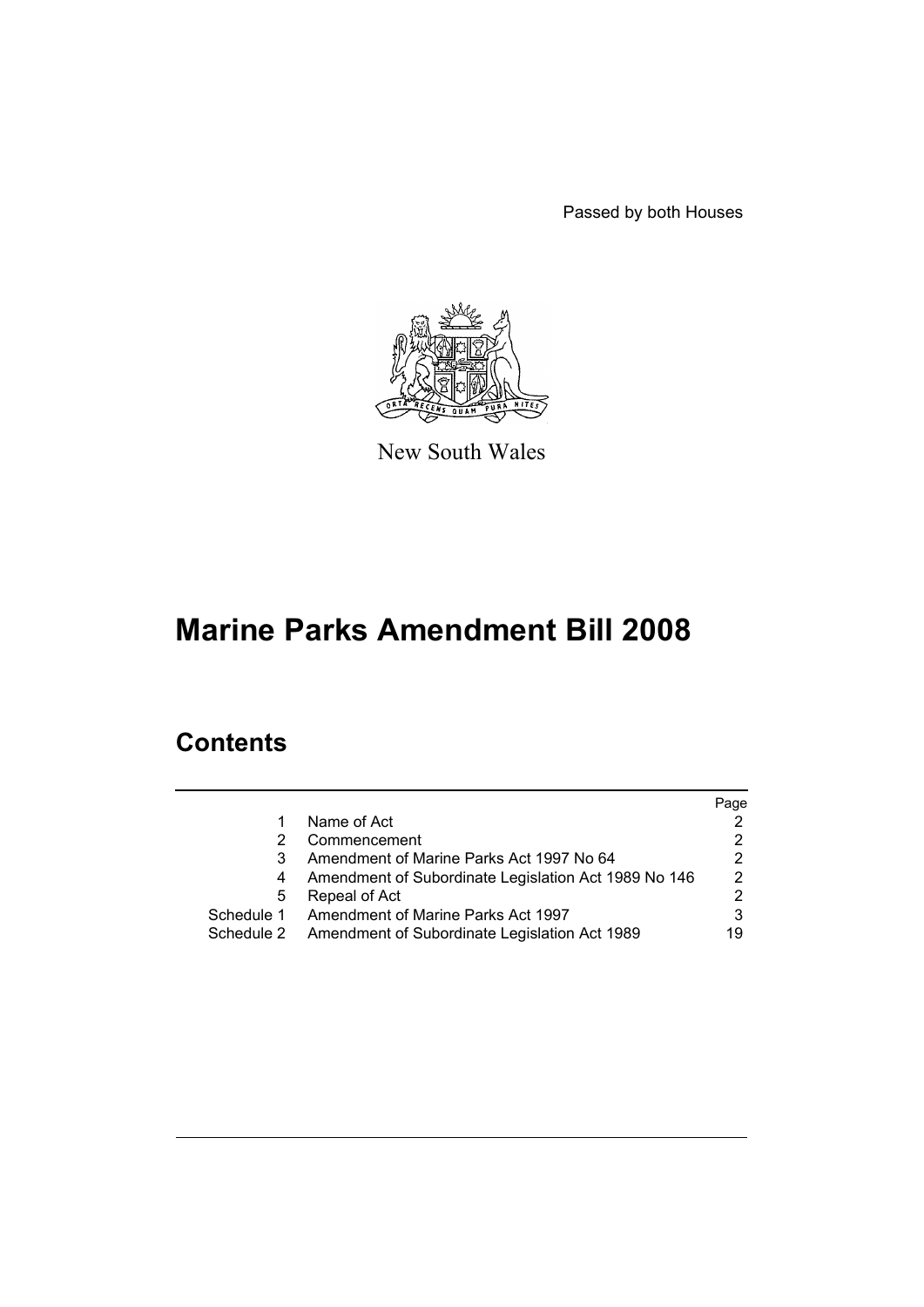*I certify that this public bill, which originated in the Legislative Assembly, has finally passed the Legislative Council and the Legislative Assembly of New South Wales.*

> *Clerk of the Legislative Assembly. Legislative Assembly, Sydney, , 2008*



New South Wales

# **Marine Parks Amendment Bill 2008**

Act No , 2008

An Act to amend the *Marine Parks Act 1997* to make further provision with respect to the management and operation of marine parks; and for other purposes.

*I have examined this bill and find it to correspond in all respects with the bill as finally passed by both Houses.*

*Assistant Speaker of the Legislative Assembly.*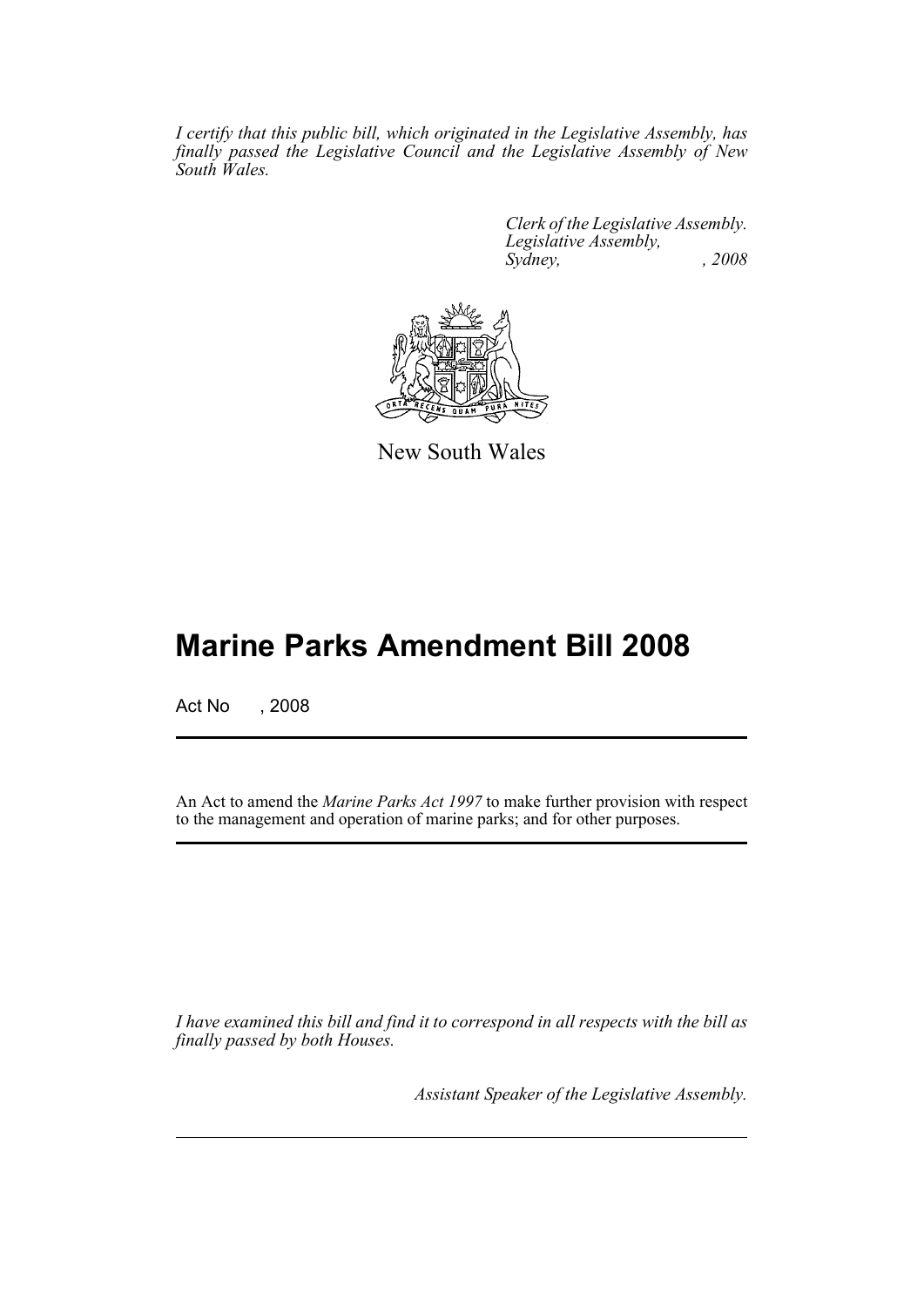## <span id="page-2-0"></span>**The Legislature of New South Wales enacts:**

## **1 Name of Act**

This Act is the *Marine Parks Amendment Act 2008*.

## <span id="page-2-1"></span>**2 Commencement**

This Act commences on the date of assent.

## <span id="page-2-2"></span>**3 Amendment of Marine Parks Act 1997 No 64**

The *Marine Parks Act 1997* is amended as set out in Schedule 1.

## <span id="page-2-3"></span>**4 Amendment of Subordinate Legislation Act 1989 No 146**

The *Subordinate Legislation Act 1989* is amended as set out in Schedule 2.

## <span id="page-2-4"></span>**5 Repeal of Act**

- (1) This Act is repealed on the day following the day on which this Act commences.
- (2) The repeal of this Act does not, because of the operation of section 30 of the *Interpretation Act 1987*, affect any amendment made by this Act.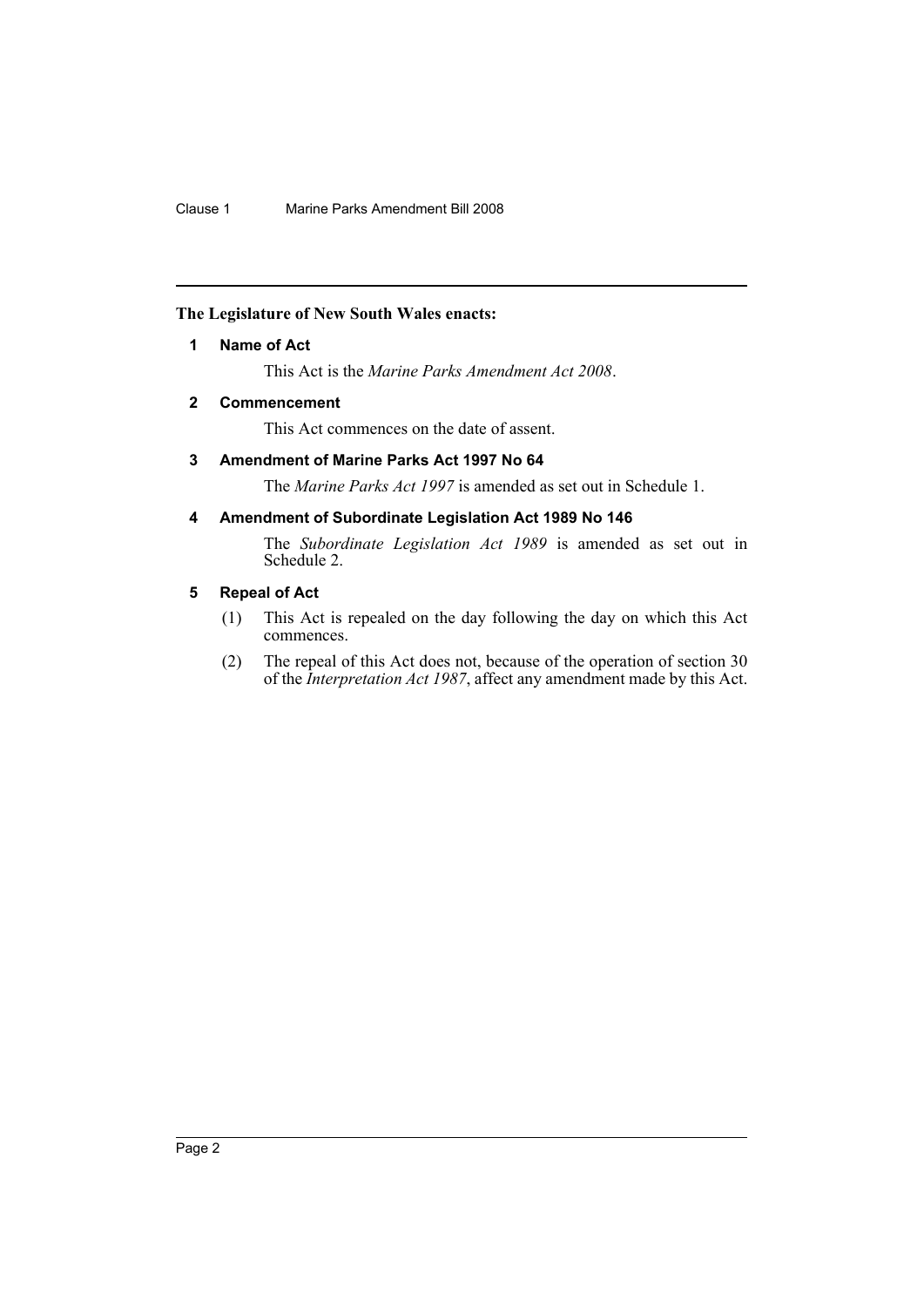Amendment of Marine Parks Act 1997 Schedule 1

## <span id="page-3-0"></span>**Schedule 1 Amendment of Marine Parks Act 1997**

(Section 3)

#### **[1] Section 4 Definitions**

Omit the definition of *marine park closure* from section 4 (1).

Insert in alphabetical order:

*aircraft* means any airborne craft, including a fixed wing craft, helicopter, gyrocopter, glider, hang glider, hot air balloon and airship.

*marine park closure*—see section 20A.

*zoning plan* for a marine park means the zoning plan for the marine park established by a regulation referred to in section 17B.

## **[2] Section 16 Regulations relating to zoning plans for marine parks**

Omit the section.

## **[3] Section 17 Other regulations for marine parks**

Insert "and the possession of animals, plants or materials that have been taken from marine parks" after "marine parks" in section 17 (c).

#### **[4] Section 17 (j)**

Insert after section 17 (i):

(j) regulating or prohibiting the use of aircraft over or within marine parks.

## **[5] Section 17A Offences against management regulations**

Insert "or Division 1A" after "this Division" in section 17A.

## **[6] Part 3, Division 1A**

Insert after section 17A:

## **Division 1A Zoning plans**

## **17B Regulations relating to zoning plans for marine parks**

(1) Without affecting the generality of Division 1, the regulations may make provision for or with respect to the use and management of a marine park by means of a zoning plan set out in the regulations.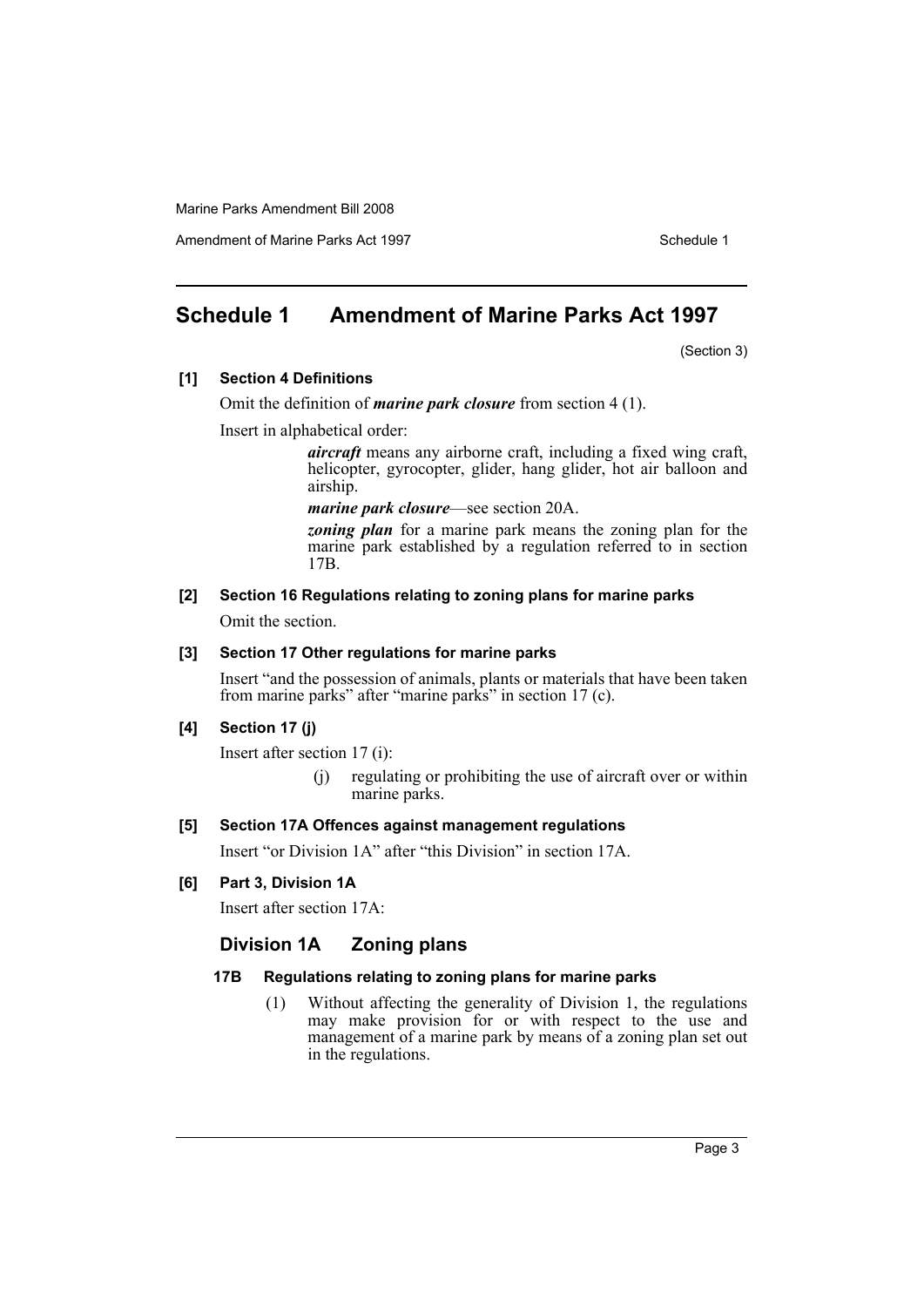- (2) A zoning plan may include provisions for or with respect to the following:
	- (a) the classification of areas within a marine park (for example as sanctuary zones, habitat protection zones and general use zones),
	- (b) the uses that are permitted or prohibited within such areas,
	- (c) the management of such areas.
- (3) The relevant Ministers must not recommend the making of regulations that establish, replace or amend a zoning plan unless the relevant Ministers are satisfied that the provisions of this Division have been complied with in the making of the regulations.
- (4) Failure to comply with any provision of this Division does not affect the validity of a regulation establishing, replacing or amending a zoning plan.

## **17C Making zoning plans for marine parks**

- (1) The Authority, in consultation with the advisory committee for a marine park, is to cause a draft zoning plan to be prepared within 12 months after the declaration of the marine park.
- (2) The Authority is to submit the draft zoning plan to the relevant Ministers together with any comments from the advisory committee for the marine park.
- (3) Within 3 months after receiving the draft zoning plan, the relevant Ministers are to:
	- (a) cause public notice to be given of the draft zoning plan, or
	- (b) refer the draft zoning plan back to the Authority for further consideration.
- (4) The notice is to:
	- (a) specify the address of each place at which copies of the draft zoning plan are available, and
	- (b) invite submissions to be made on the draft zoning plan before the date specified in the notice (being a date not less than 3 months after the date of the notice), and
	- (c) specify the address to which submissions are to be forwarded.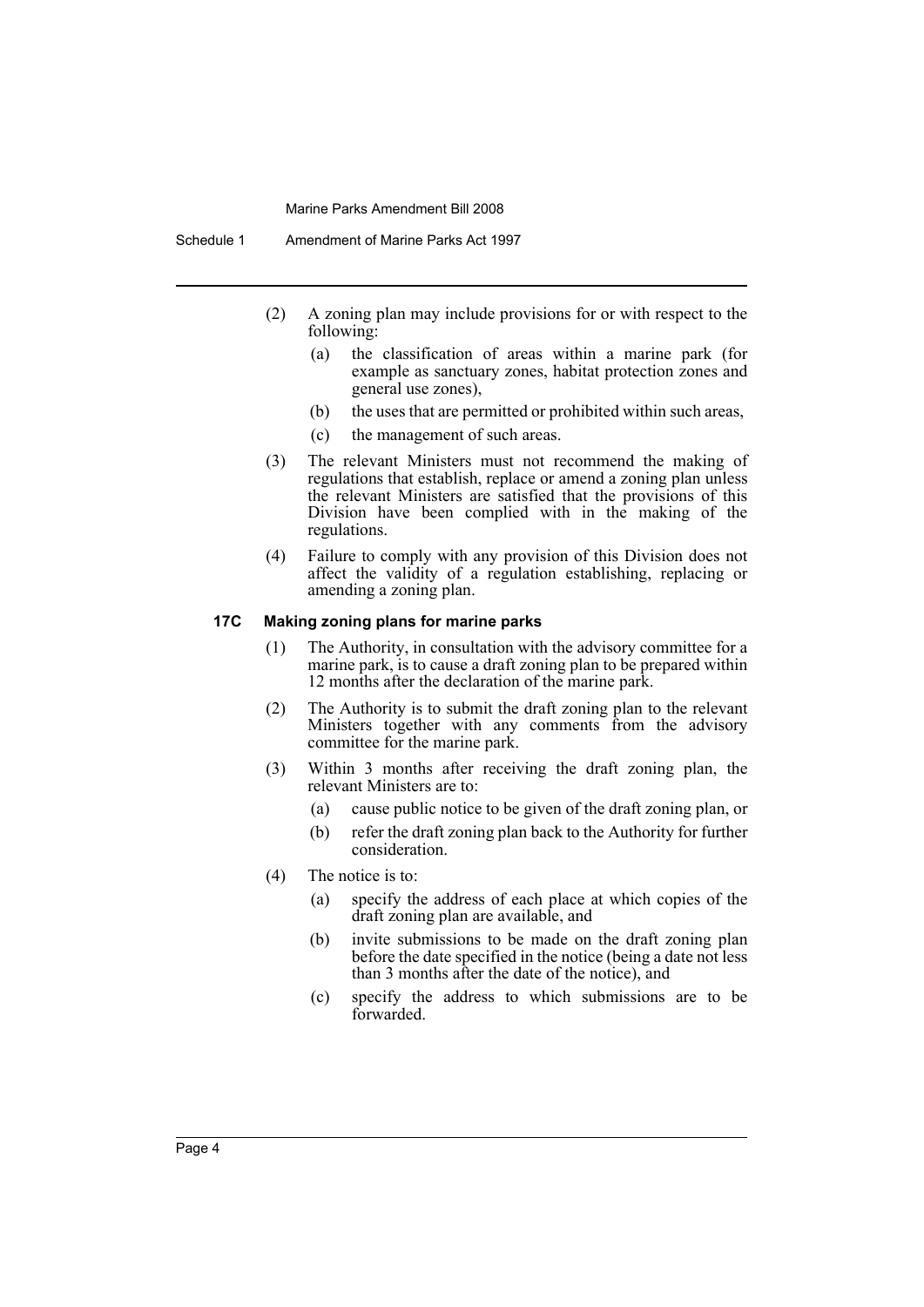- (5) The relevant Ministers are to consider:
	- (a) any submissions made before the date referred to in subsection (4) (b), or such later date as the relevant Ministers allow, and
	- (b) any comments from the advisory committee for the marine park.
- (6) Within 3 months after the date referred to in subsection (4) (b) the relevant Ministers are to:
	- (a) submit a regulation to the Governor setting out the zoning plan for the marine park with such modifications, if any, as the relevant Ministers think fit, or
	- (b) refer the draft zoning plan back to the Authority for further consideration.

### **17D Review of zoning plans for marine parks**

- (1) In this section, the *review date* for a zoning plan for a marine park is:
	- (a) for the first review of the zoning plan—the date that is 5 years after the commencement of the first zoning plan made for the marine park, or
	- (b) for the second or any subsequent review of the zoning plan—the date that is 10 years after the previous review date for the zoning plan.
- (2) The Authority is to conduct a review of the zoning plan for each marine park as soon as practicable after the review date for the zoning plan to determine whether the plan remains appropriate for securing the objects of this Act.
- (3) In conducting a review, the Authority is to prepare a review report that includes:
	- (a) the assessment of existing arrangements for:
		- (i) the conservation of natural and cultural heritage, and
		- (ii) sustainable resource use, and
		- (iii) the management of zones, and
	- (b) any relevant findings and recommendations arising from the review, and
	- (c) such other information arising from the review as the Authority considers appropriate.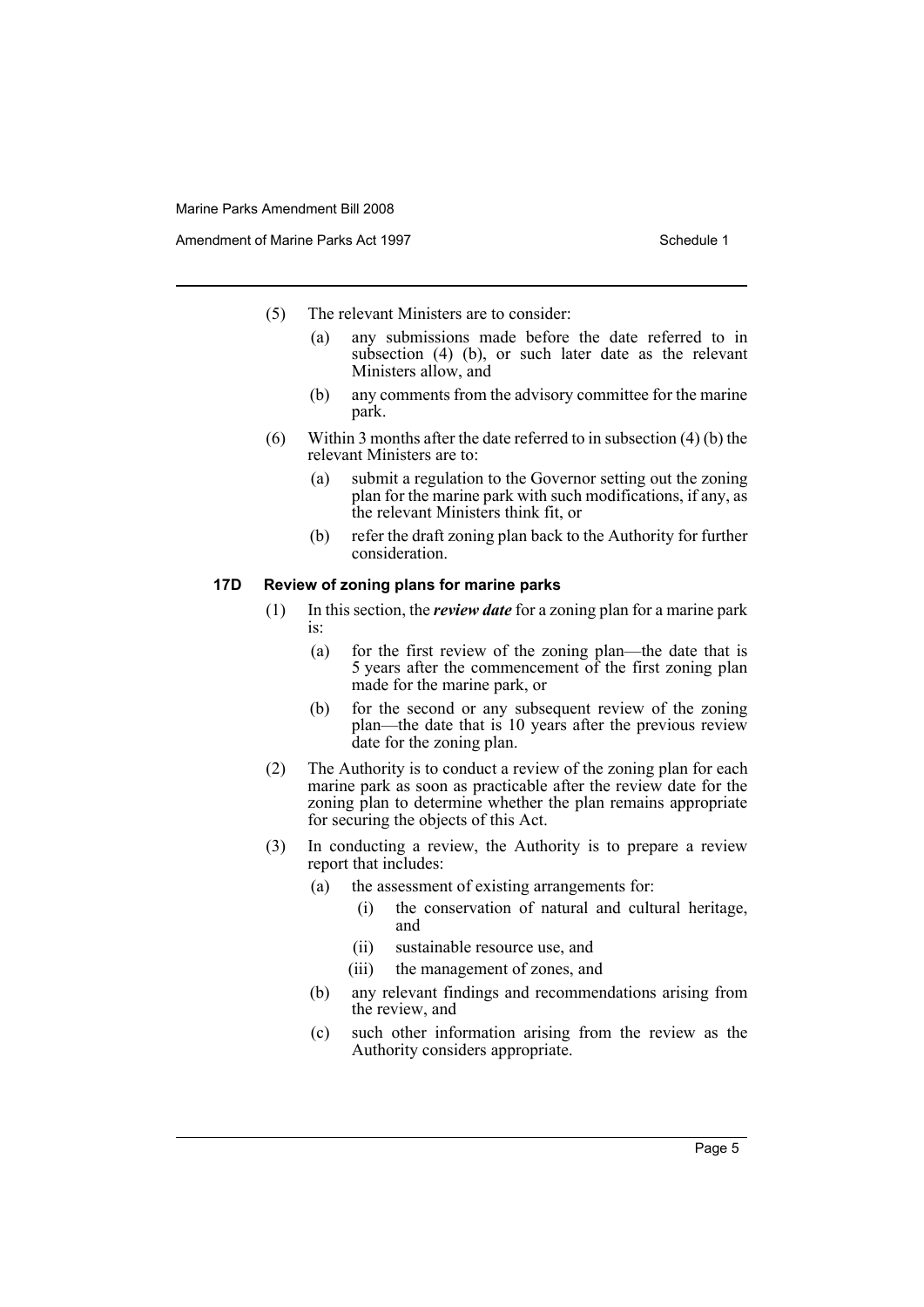- (4) The review report is to be referred to the advisory committee for the marine park concerned for comment.
- (5) A copy of the review report, including any comments from the advisory committee for the marine park, is to be given to the relevant Ministers no later than 12 months after the relevant review date for the plan.
- (6) Within 3 months after receiving a review report, the relevant Ministers are to direct the Authority to:
	- (a) cause a draft zoning plan to be prepared to replace the zoning plan for the marine park, or
	- (b) cause a draft zoning plan to be prepared to amend the zoning plan for the marine park, or
	- (c) take such other action in relation to the marine park as specified by the relevant Ministers.

#### **17E Amending zoning plans for marine parks**

- (1) The relevant Ministers may, at any time, recommend the making of a regulation to amend the zoning plan for a marine park.
- (2) Without limiting subsection (1), the relevant Ministers may recommend the making of a regulation to amend the zoning plan for a marine park as a consequence of any of the following:
	- (a) the publication of a critical habitat declaration, threat abatement plan or recovery plan under the *Threatened Species Conservation Act 1995*,
	- (b) the publication of a critical habitat declaration, threat abatement plan or recovery plan under the *Fisheries Management Act 1994*,
	- (c) the making of any instrument under the *Environment Protection and Biodiversity Conservation Act 1999* of the Commonwealth in relation to species, ecological communities, places or activities that is relevant to the marine park,
	- (d) the making of a proclamation under this Act varying the area of the marine park.
- (3) At the direction of the relevant Ministers, the Authority is, in consultation with the advisory committee for the marine park, to cause a draft zoning plan to be prepared to amend a zoning plan.
- (4) Section 17C (2)–(6) apply to the making of an amendment to the zoning plan for a marine park in the same way as they apply to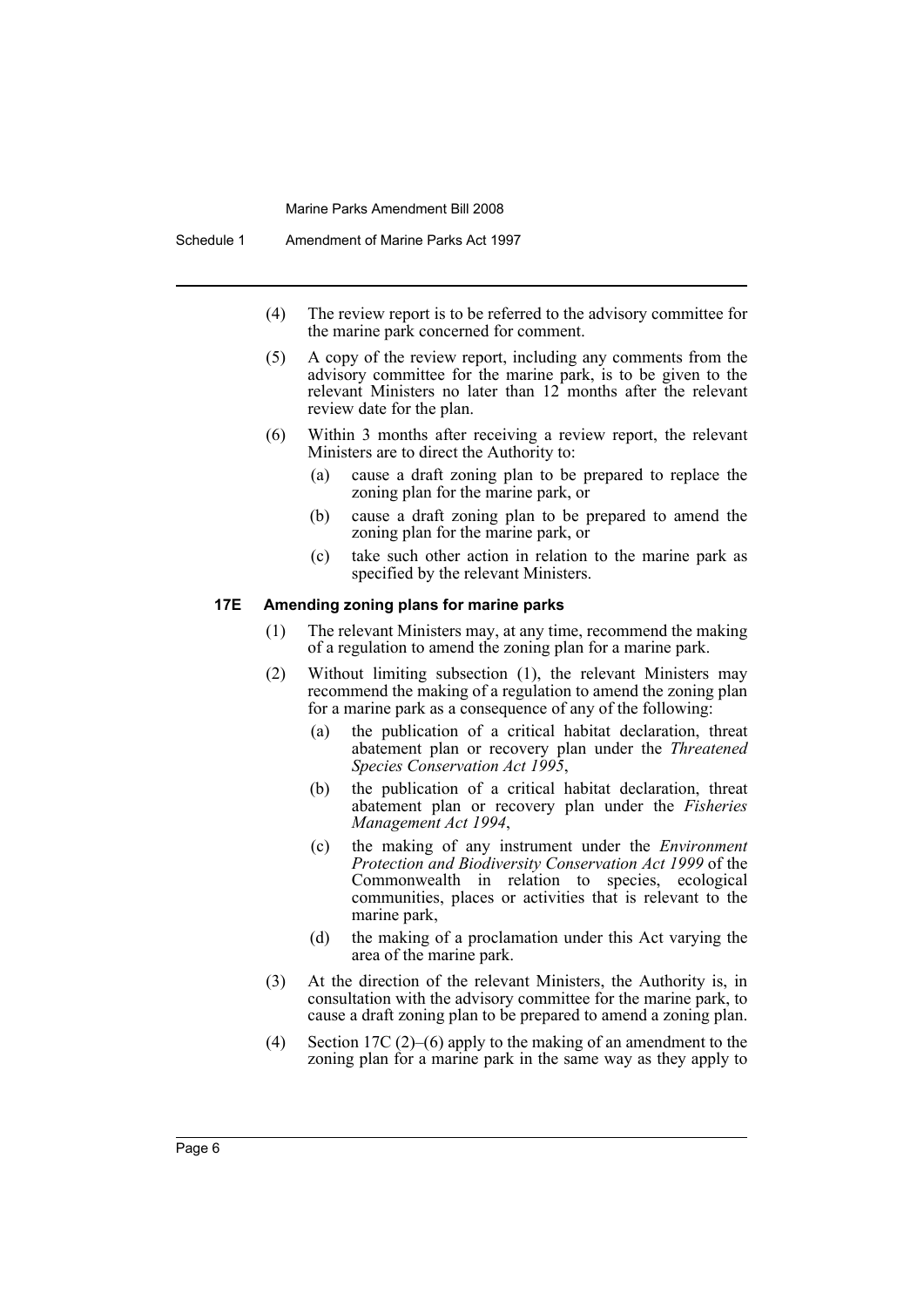Amendment of Marine Parks Act 1997 Schedule 1

the making of a zoning plan under that section unless the relevant Ministers are of the opinion that:

- (a) the amendment is to be made as a consequence of any event referred to in subsection (2) (a)–(c), or
- (b) the proposed amendment corrects a technical error or inconsistency.

#### **17F Relationship with other plans of management**

If an area within a marine park is subject to a plan of management under the *National Parks and Wildlife Act 1974* or the *Crown Lands Act 1989*, the zoning plan for the marine park prevails over the plan of management to the extent of any inconsistency.

#### **[7] Section 18 Mining in marine parks prohibited**

Insert after section 18 (3):

- (4) This section does not apply to or in respect of sand extraction within a marine park for conservation purposes or for the purpose of preventing the risk of serious injury to a person or harm to the environment that is carried out in accordance with a consent granted under this section and any other authorisation required under any other Act.
- (5) The relevant Ministers may grant consent (with or without conditions) to the carrying out of sand extraction within a marine park but only if satisfied that the sand extraction is for a purpose referred to in subsection (4).
- (6) In deciding whether to grant consent, the relevant Ministers must have regard to the assessment criteria (if any) prescribed by the regulations.

## **[8] Section 19 Development within marine park—application of EPA Act**

Omit section 19 (1) (a) (ii). Insert instead:

(ii) if there is a zoning plan for the marine park, the objects of the zone within which the area concerned is situated as specified in that zoning plan, and

## **[9] Section 19 (1) (a) (iv)**

Insert after section 19 (1) (a) (iii):

(iv) any relevant marine park closures, and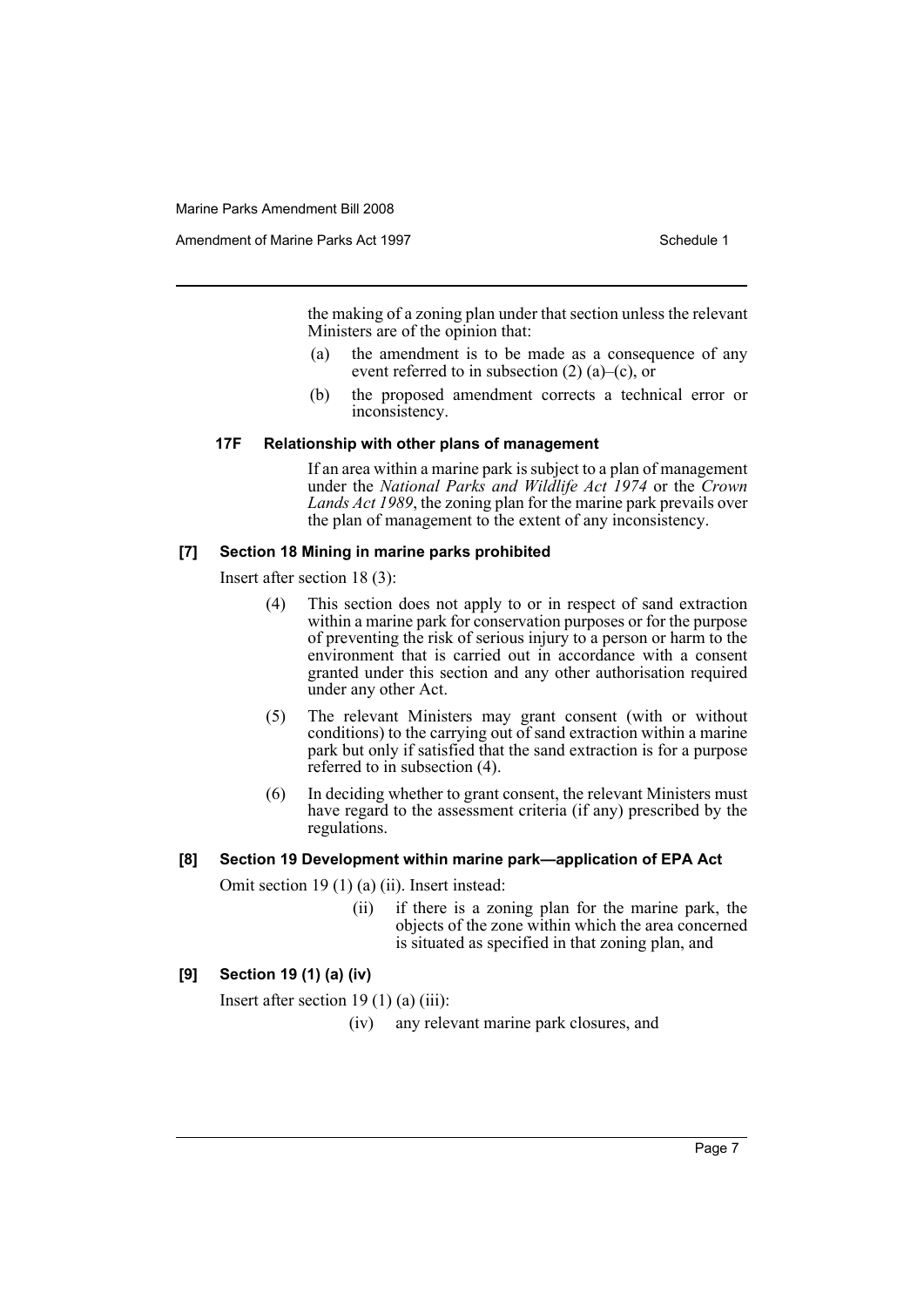Schedule 1 Amendment of Marine Parks Act 1997

## **[10] Section 19 (2) (a) (ii)**

Omit the subparagraph. Insert instead:

(ii) if there is a zoning plan for the marine park, the objects of the zone within which the area concerned is situated as specified in that zoning plan, and

#### **[11] Section 19 (2) (a) (iv)**

Insert after  $19(2)$  (a) (iii):

(iv) any relevant marine park closures, and

#### **[12] Section 19 (3) (a) (ii)**

Omit the subparagraph. Insert instead:

(ii) if there is a zoning plan for the marine park, the objects of the zone within which the area concerned is situated as specified in that zoning plan, and

## **[13] Section 19 (3) (a) (iv)**

Insert after section 19 $(3)$  $(a)$  $(iii)$ :

(iv) any relevant marine park closures, and

## **[14] Section 19 (4) (b)**

Omit the paragraph. Insert instead:

(b) if there is a zoning plan for the marine park, the objects of the zone within which the area concerned is situated as specified in that zoning plan, and

#### **[15] Section 19 (4) (d)**

Insert at the end of section 19 (4) (c):

, and

(d) any relevant marine park closures.

#### **[16] Section 20A Prohibition of activities in marine parks**

Insert after section 20A (3) (a):

(a1) without limiting paragraph (a), may prohibit the carrying out of an activity unless the consent of the Authority or a permit issued by the Authority has been obtained, and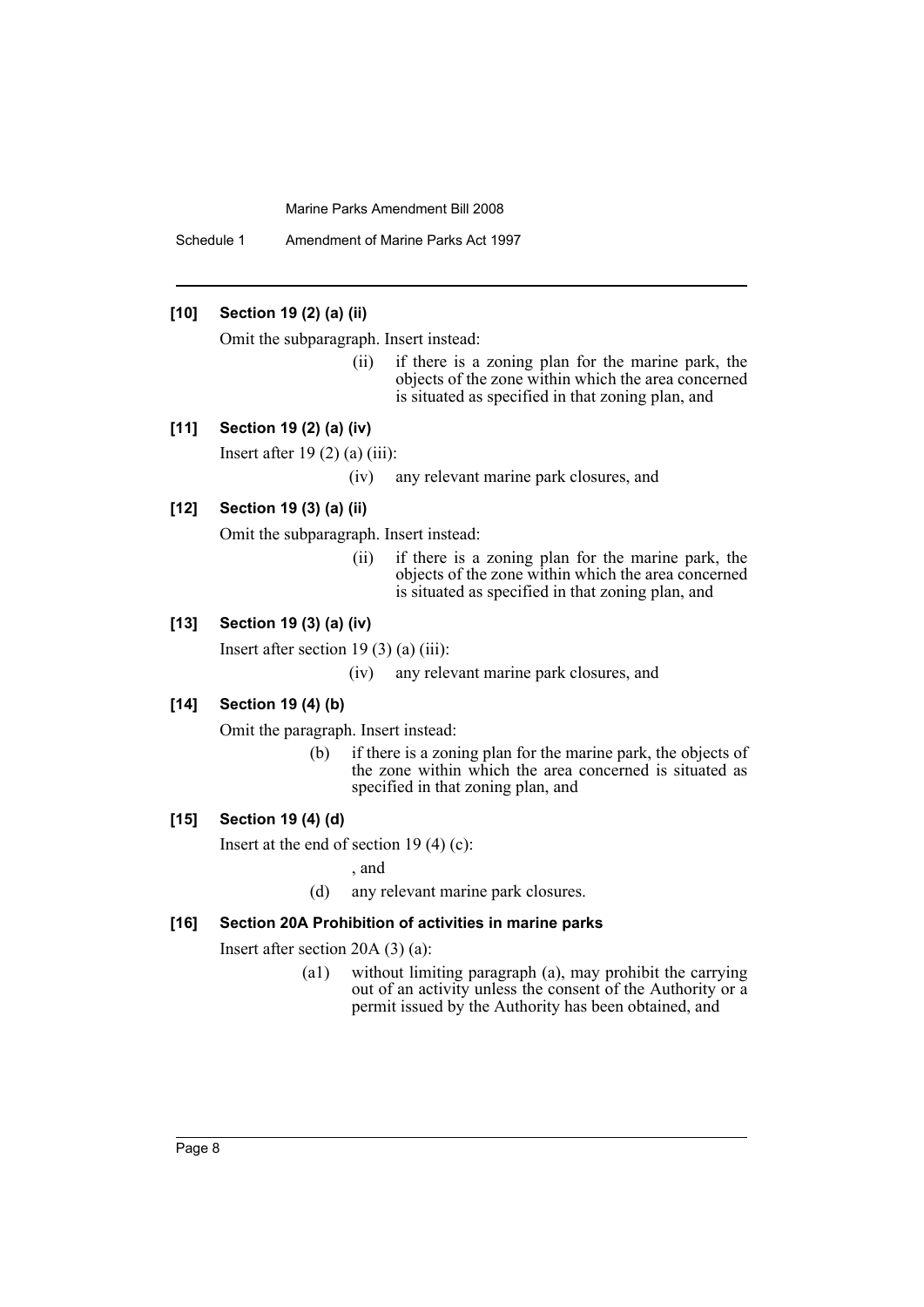Amendment of Marine Parks Act 1997 Schedule 1

### **[17] Section 20H Removal of wrecked vessels and other property from marine parks**

Omit section 20H (1). Insert instead:

- (1) In this section:
	- *person responsible*, in respect of removable property, means:
	- (a) the person who caused the property to be in the marine park, or
	- (b) if the person referred to in paragraph (a) is unknown or is unable to remove the property—the person who has control of the property, or
	- (c) if the persons referred to in paragraphs (a) and (b) are unknown or are unable to remove the property—the owner of the property.

*removable property* includes:

- (a) any sunken or wrecked vessel, or
- (b) any abandoned property, or
- (c) anything unlawfully erected or placed.

## **[18] Section 20H (2)**

Omit "the owner of or person responsible for any unused property". Insert instead "the person responsible for any removable property".

## **[19] Section 20H (2)**

Omit "owner or".

## **[20] Section 20H (2)**

Omit "500" and "100". Insert instead "1000" and "200", respectively.

## **[21] Section 20H (3)**

Omit "unused" wherever occurring. Insert instead "removable".

## **[22] Section 20H (4A)**

Insert after section 20H (4):

- (4A) If, in the opinion of the Authority, significant environmental damage has been, or is likely to be, caused by removable property in a marine park, the Authority may take such steps as the Authority considers appropriate to do any or all of the following:
	- (a) repair or remedy any damage to the environment caused by the property,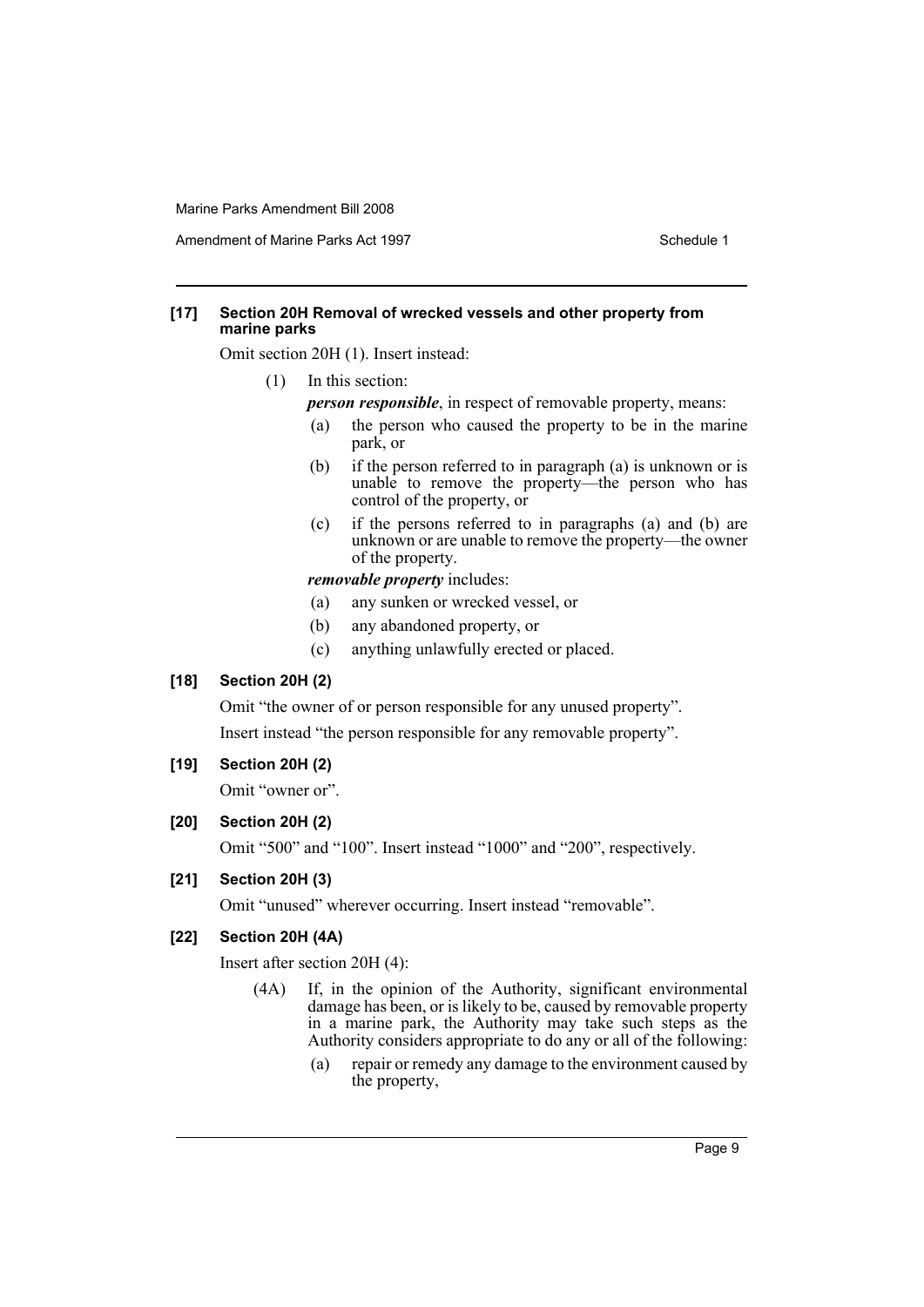Schedule 1 Amendment of Marine Parks Act 1997

- (b) mitigate any damage to the environment caused by the property,
- (c) prevent any further damage to the environment by the property.

#### **[23] Section 20H (5)**

Omit "owner of or person responsible for the unused property". Insert instead "person responsible for the removable property".

## **[24] Section 20H (6)**

Omit "unused property" wherever occurring. Insert instead "removable property".

# **[25] Section 21 Relationship with Coastal Protection Act 1979**

Omit the section.

#### **[26] Section 23 Preparation of operational plan for marine park**

Omit "after the declaration of the marine park".

Insert instead "after the establishment of a zoning plan for the marine park".

#### **[27] Sections 24–26A**

Omit sections 24–26C. Insert instead:

#### **24 Objective of operational plan for marine park**

The objective of an operational plan for a marine park is to identify and define a scheme of the strategies, actions or activities that are proposed to be undertaken by the Authority (including arrangements with other agencies) to operate a marine park, consistent with the zoning plan for the marine park and the objects of this Act.

#### **25 Adoption of operational plan**

- (1) The Authority is to prepare a draft operational plan for a marine park having regard to the zoning plan for the park and the objects of this Act.
- (2) The Authority is to refer the draft operational plan to the advisory committee for the marine park concerned for consideration and advice.
- (3) The Authority is to consider any comments it receives from the advisory committee for the marine park within the period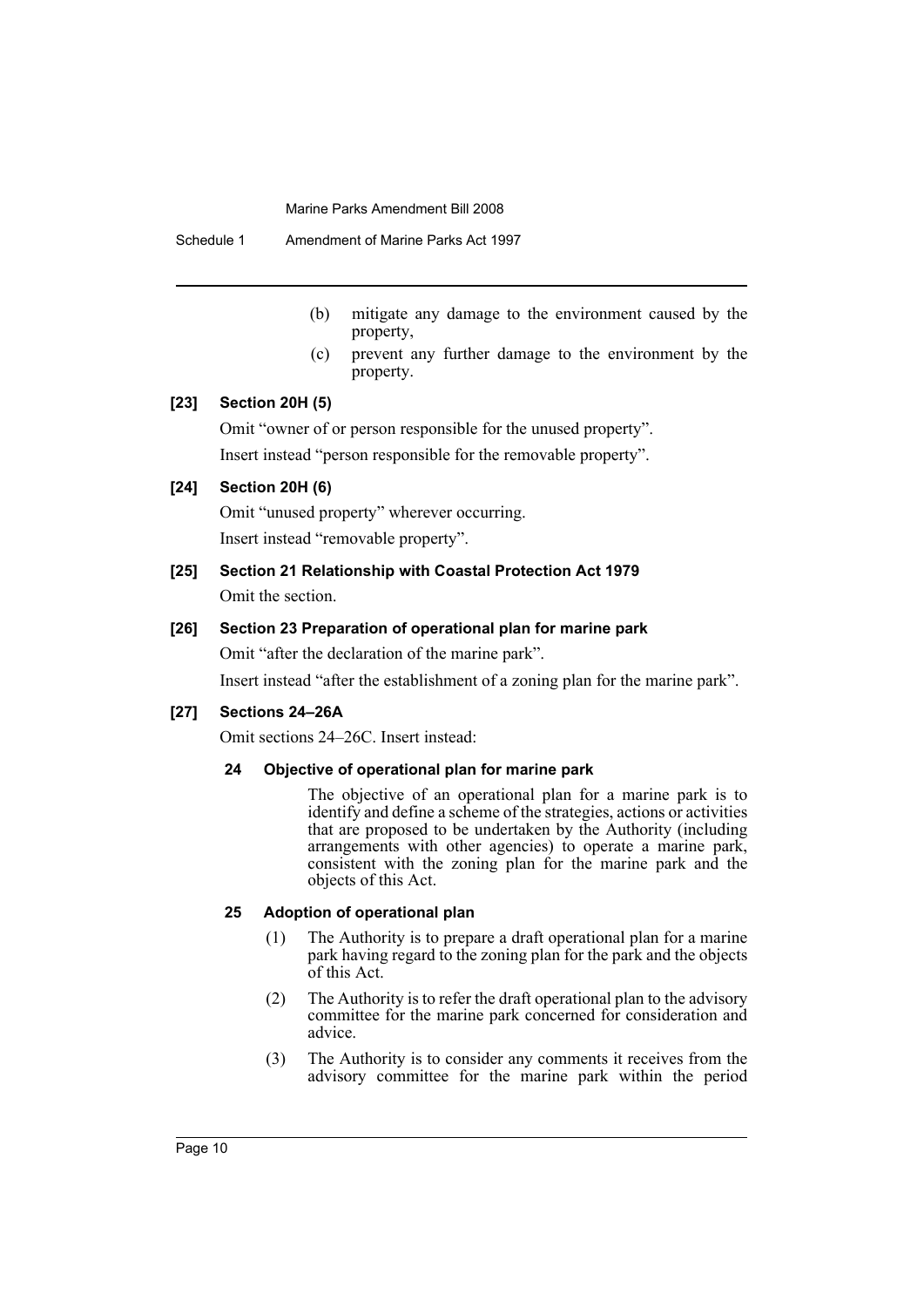Amendment of Marine Parks Act 1997 Schedule 1

specified by the Authority when referring the plan (being a period of not less than 28 days).

(4) The Authority is to adopt an operational plan for a marine park as soon as practicable and, before doing so, may make such changes  $(i)$  f any) to the draft plan as it thinks appropriate to take account of the comments received from the advisory committee.

#### **26 Alteration or replacement of operational plan for marine park**

- (1) The Authority may, at any time, amend or replace the operational plan for a marine park.
- (2) Without limiting subsection (1), the Authority may amend or replace the operational plan for the marine park as a consequence of a review conducted under section 26A.
- (3) Section 25 applies to the amendment or replacement of an operational plan under this section in the same way as it applies to the initial operational plan for a marine park.

#### **26A Review of operational plan for marine park**

- (1) The Authority is to review the operational plan for a marine park as soon as practicable after the zoning plan for the marine park is amended or replaced.
- (2) Despite subsection (1), the Authority is not required to review the operational plan for a marine park under that subsection after the amendment of the zoning plan for the marine park if the Authority is of the opinion that the amendment is minor in nature.

#### **[28] Section 28 Relationship with other plans of management**

Omit the section.

#### **[29] Section 29 Establishment of Marine Parks Authority**

Omit section 29 (2). Insert instead:

- (2) The Authority consists of:
	- (a) the Director-General of the Department of Premier and Cabinet who is to be the Chairperson of the Authority, and
	- (b) the Director-General of the Department of Primary Industries, and
	- (c) the Director-General of the Department of Environment and Climate Change.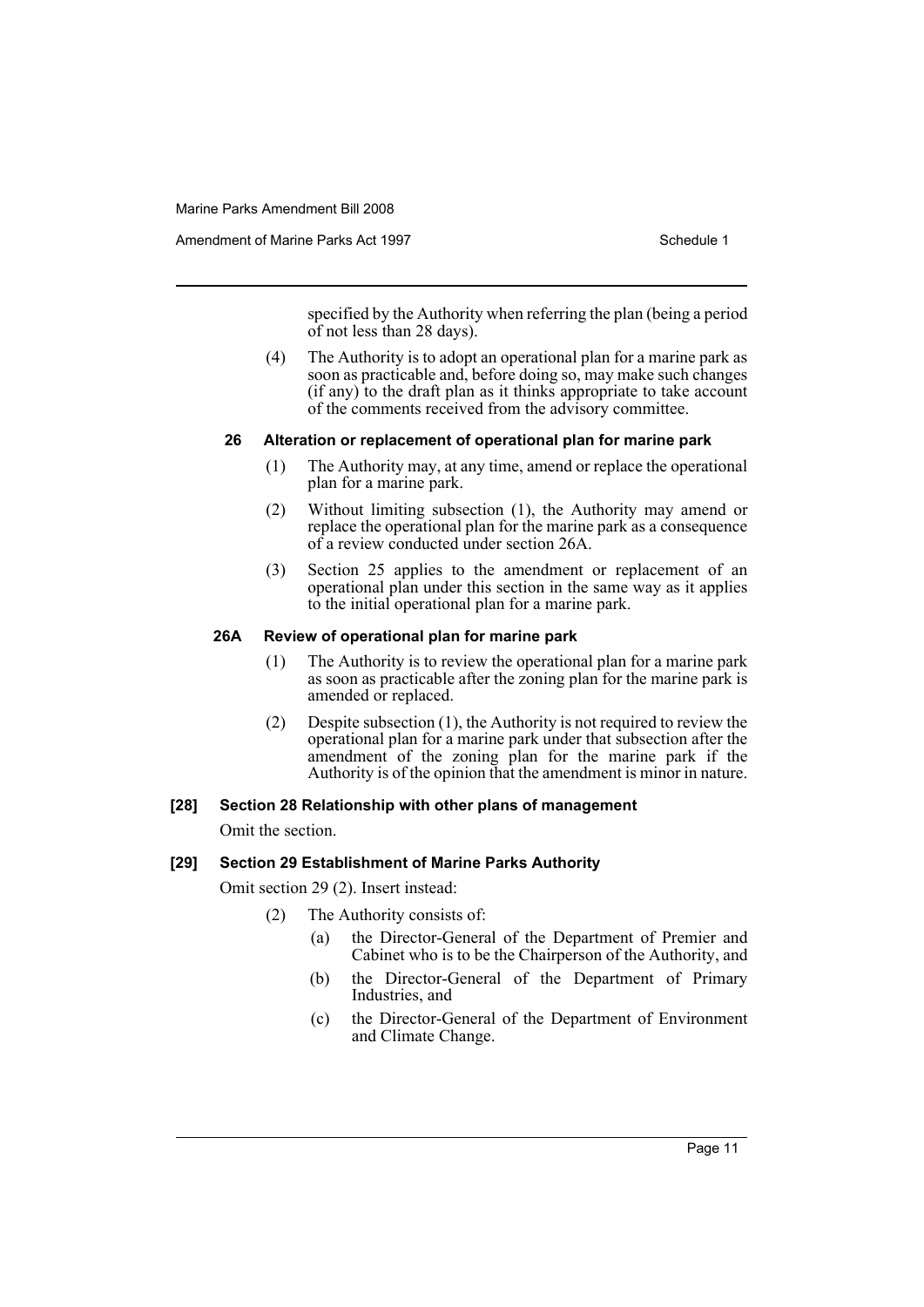Schedule 1 Amendment of Marine Parks Act 1997

#### **[30] Section 31 Staff of the Authority**

Omit "National Parks and Wildlife Service, NSW Fisheries".

Insert instead "Department of Environment and Climate Change, Department of Primary Industries".

#### **[31] Section 32 Establishment of Marine Parks Advisory Council**

Omit "Director-General of NSW Fisheries, the Director-General of National Parks and Wildlife" from section 32 (2).

Insert instead "Director-General of the Department of Primary Industries, the Director-General of the Department of Environment and Climate Change".

#### **[32] Section 33 Functions of Marine Parks Advisory Council**

Insert "from a statewide perspective" after "matters" in section 33 (2).

#### **[33] Section 33 (2) (a)**

Omit "and variations of the areas of marine parks".

#### **[34] Section 33 (2) (b)**

Omit the paragraph.

## **[35] Sections 35 and 35AA**

Omit section 35. Insert instead:

#### **35 Establishment of marine parks advisory committees**

- (1) The relevant Ministers must establish an advisory committee for each marine park.
- (2) An advisory committee is to include such members as are appointed by the relevant Ministers who, in the opinion of the relevant Ministers, represent the interests of the following:
	- (a) marine conservation,
	- (b) marine science,
	- (c) Aboriginal people,
	- (d) the tourism industry,
	- (e) commercial fishers,
	- (f) recreational fishers,
	- (g) scuba divers,
	- (h) local councils.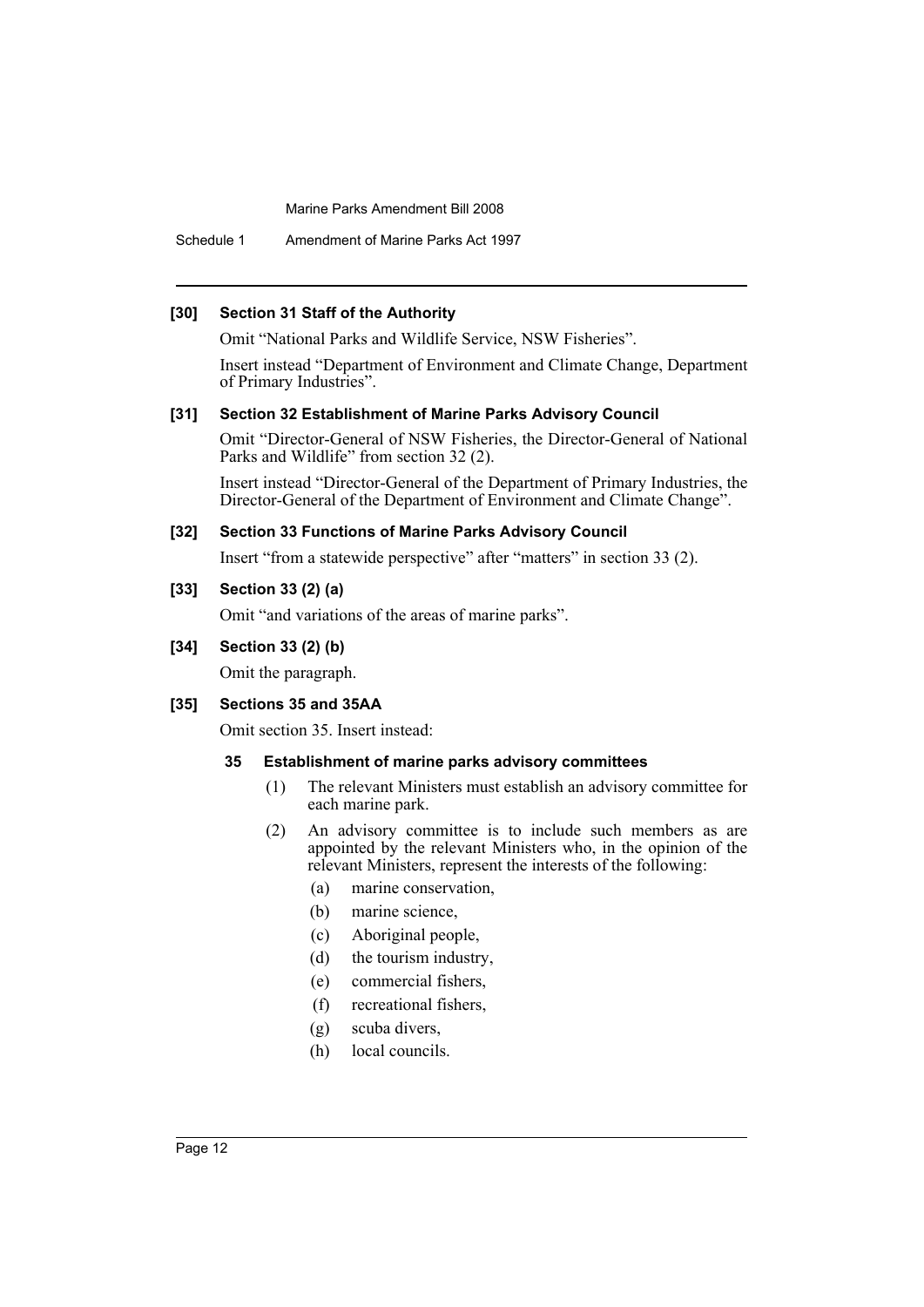Amendment of Marine Parks Act 1997 Schedule 1

- (3) The advisory committee for a marine park may include more than one representative in respect of each interest referred to in subsection (2) and other representatives as determined by the relevant Ministers.
- (4) The relevant Ministers must publicly call for nominations for members of an advisory committee to represent the interests referred to in subsection (2), other than for members to represent the interests of local councils.
- (5) The relevant Ministers are to nominate a member of the advisory committee to be the chairperson of the advisory committee.
- (6) The provisions of Schedule 2 apply to an advisory committee in the same way as they apply to the Advisory Council with any necessary modifications, including modifications (if any) prescribed by the regulations.
- (7) In this section, *modification* includes addition, exception, omission or substitution.

#### **35AA Functions of marine parks advisory committees**

- (1) An advisory committee has such functions as are conferred on it by or under this or any other Act.
- (2) In particular, advisory committees are to advise on any of the following matters relating to the marine park in relation to which the advisory committee was established:
	- (a) provisions of an operational plan or zoning plan for the marine park,
	- (b) the appropriate classification of areas within the marine park for the purposes of a proposed zoning plan for the marine park,
	- (c) the conservation of marine biological diversity,
	- (d) the ecologically sustainable use of the marine park and whether any particular use of the marine park is not ecologically sustainable,
	- (e) the use and enjoyment of the marine park by members of the public,
	- (f) the application of marine park closures.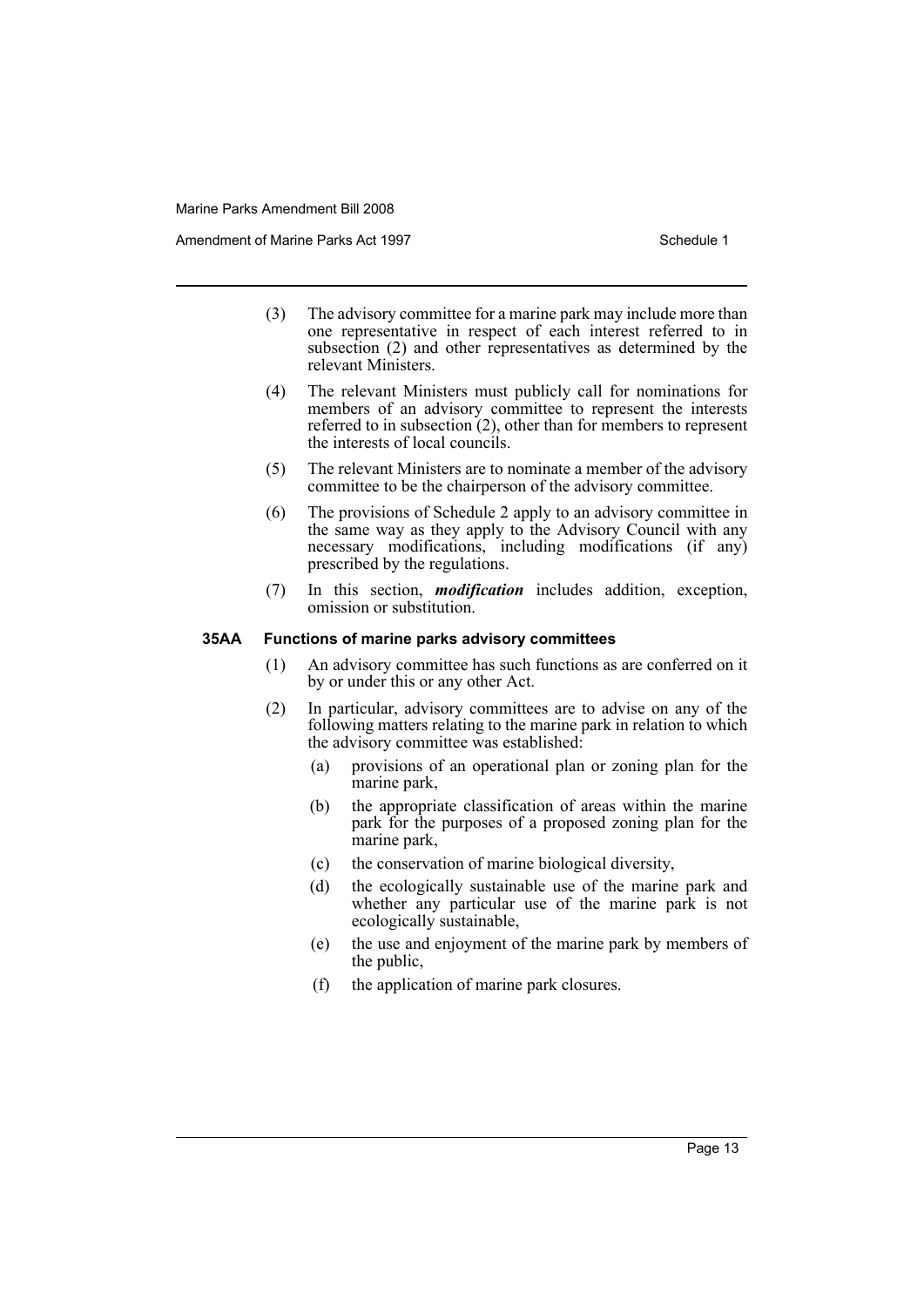Schedule 1 Amendment of Marine Parks Act 1997

#### **[36] Section 35A Marine park rangers**

Omit section 35A (2). Insert instead:

The relevant Ministers may appoint an officer or employee of a Government Department or a public or local authority as a marine park ranger for the purposes of this Act.

#### **[37] Section 36 Application of Fisheries Management Act 1994**

Omit "National Parks and Wildlife" from section 36 (2) (d).

Insert instead "the Department of Environment and Climate Change".

#### **[38] Section 37 Application of National Parks and Wildlife Act 1974**

Omit "Director of NSW Fisheries" from section 37 (2) (a).

Insert instead "Director-General of the Department of Primary Industries".

#### **[39] Section 42 Marine Parks Fund**

Omit section 42 (2) (a). Insert instead:

(a) the costs and expenses incurred by the relevant Ministers, the Director-General of the Department of Primary Industries, the Director-General of the Department of Environment and Climate Change and the Authority in the carrying out of functions under this Act, and

#### **[40] Section 44**

Omit the section. Insert instead:

#### **44 Nominees**

- (1) The Director-General of the Department of Premier and Cabinet may nominate an officer of that Department to act in the place of the Director-General as a member of the Authority.
- (2) The Director-General of the Department of Environment and Climate Change may nominate an officer of that Department to act in the place of the Director-General as a member of the Authority or the Advisory Council.
- (3) The Director-General of the Department of Primary Industries may nominate an officer of that Department to act in the place of the Director-General as a member of the Authority or the Advisory Council.
- (4) A nominee appointed under this section by the Director-General of the Department of Premier and Cabinet has, while acting in the place of the Director-General as a member of the Authority, all of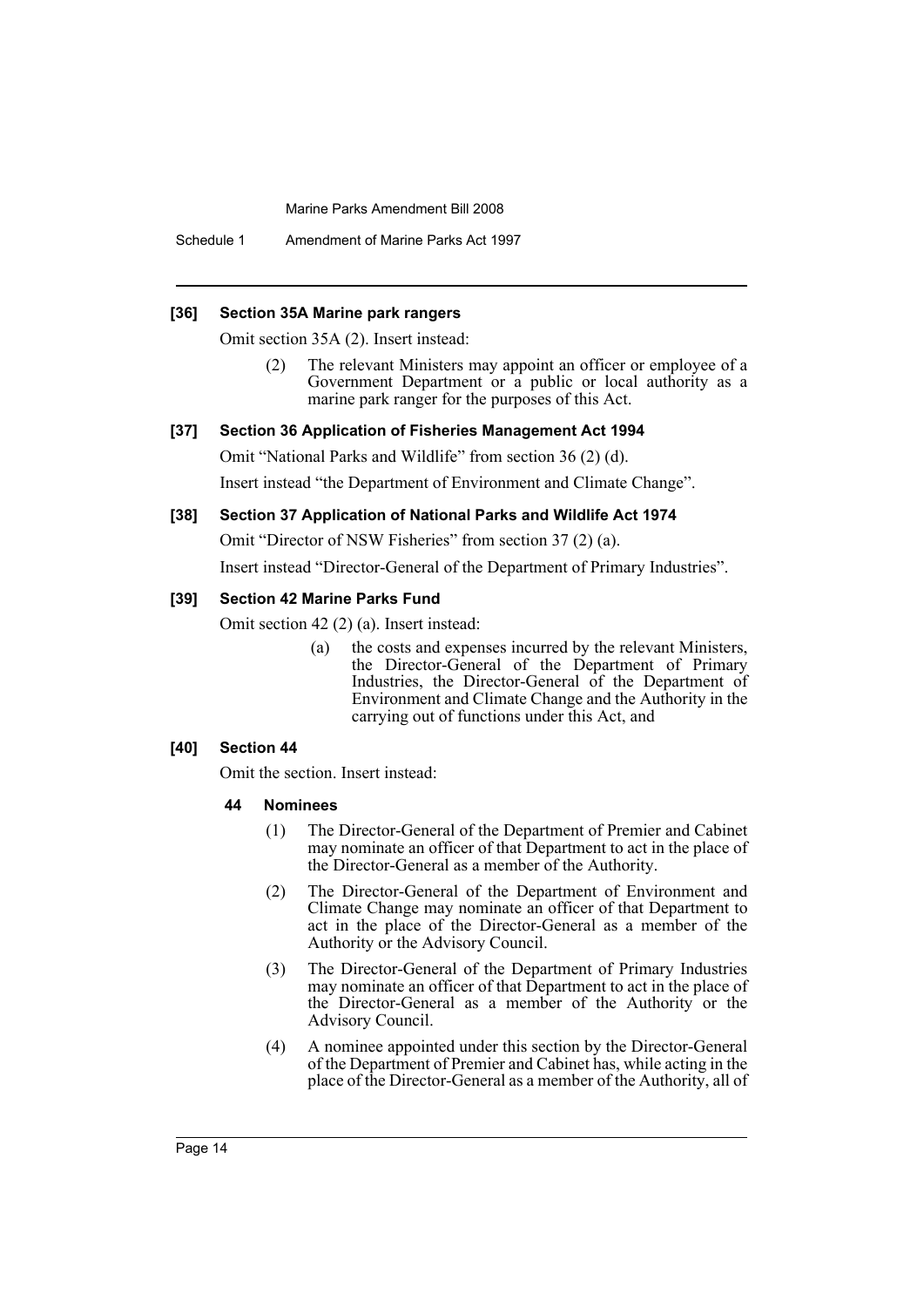Amendment of Marine Parks Act 1997 Schedule 1

the functions of a member of the Authority (including the functions of the Chairperson) and is taken to be such a member.

- (5) A nominee appointed under this section by the Director-General of the Department of Environment and Climate Change has, while acting in the place of the Director-General as a member of the Authority or the Advisory Council, all of the functions of a member of the Authority or the Advisory Council (as the case may be) and is taken to be such a member. In the case of a nominee to act as a member of the Advisory Council, those functions include any functions of the Director-General in relation to chairing meetings of the Advisory Council.
- (6) A nominee appointed under this section by the Director-General of the Department of Primary Industries has, while acting in the place of the Director-General as a member of the Authority or the Advisory Council, all of the functions of a member of the Authority or the Advisory Council (as the case may be) and is taken to be such a member. In the case of a nominee to act as a member of the Advisory Council, those functions include any functions of the Director-General in relation to chairing meetings of the Advisory Council.

#### **[41] Section 48 Regulations**

Omit "100" from section 48 (2). Insert instead "200".

#### **[42] Schedule 2 Provisions relating to members and procedure of Advisory Council**

Omit the definition of *appointed member* from clause 1. Insert instead:

*appointed member* means a member appointed by the relevant Ministers.

#### **[43] Schedule 2, clause 4**

Insert after clause 4 (2):

- (3) The Authority may request that the relevant Ministers exercise their power under subclause (2) to remove a person from office if, in the opinion of the Authority, the person becomes unable to adequately represent the interests that the member was appointed to represent, or is unable to adequately provide the expertise that the member was appointed to provide.
- (4) The relevant Ministers may, but need not, remove a person from office in response to a request from the Authority under subclause (3).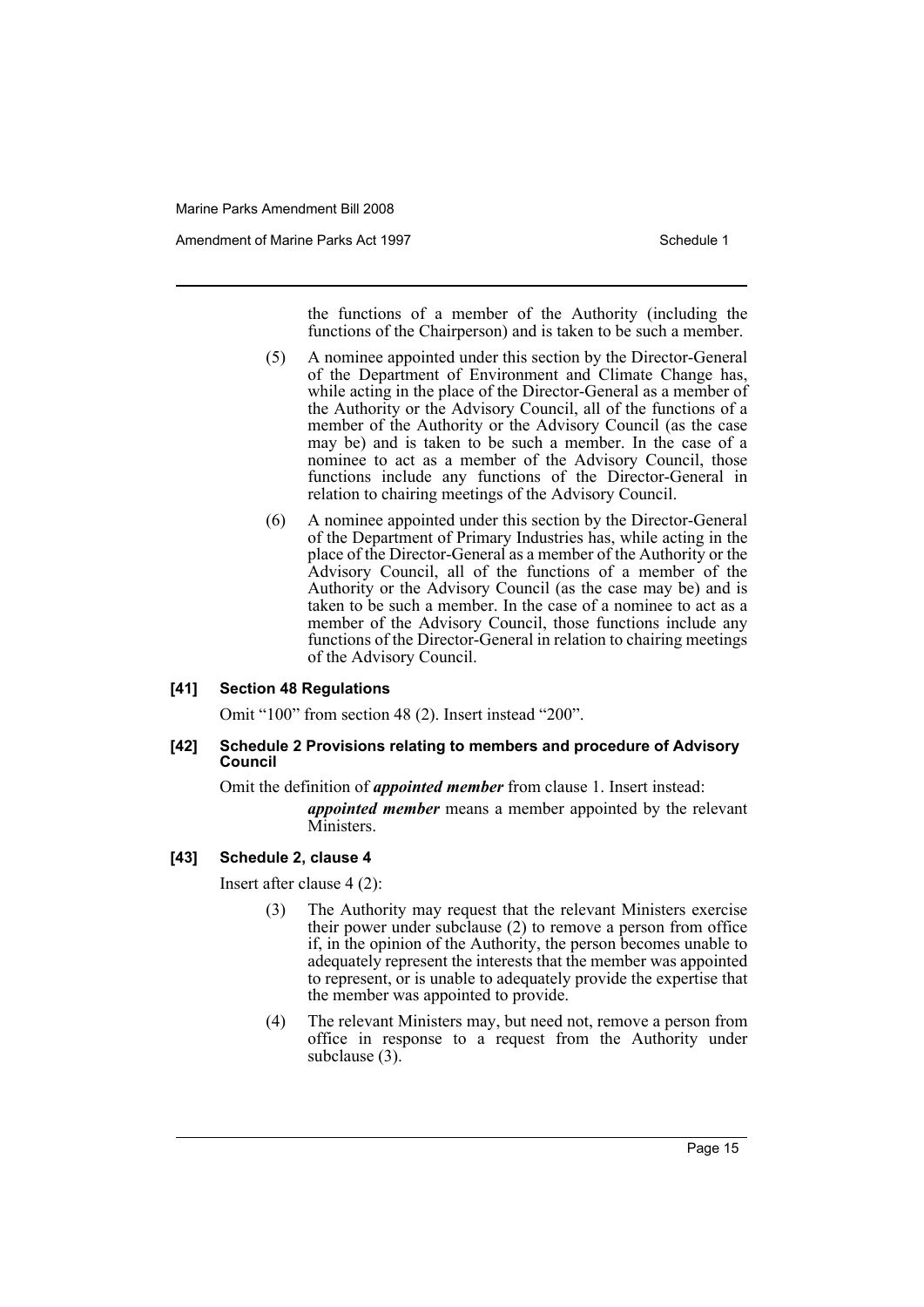Schedule 1 Amendment of Marine Parks Act 1997

#### **[44] Schedule 2, clause 6**

Omit "the Director of NSW Fisheries and the Director-General of National Parks and Wildlife".

Insert instead "the Director-General of the Department of Primary Industries and the Director-General of the Department of Environment and Climate Change".

#### **[45] Schedule 2, clauses 12 and 13**

Insert after clause 11:

#### **12 Alternate members**

- (1) The relevant Ministers may, from time to time, appoint a person to be the alternate of an appointed member, and the relevant Ministers may revoke any such appointment.
- (2) In the absence of an appointed member, the member's alternate may, if available, act in the place of the member.
- (3) While acting in the place of an appointed member, the alternate of the member:
	- (a) has all of the functions of the member and is taken to be the member, and
	- (b) is entitled to be paid such allowances as the relevant Ministers may from time to time determine in respect of the person.
- (4) For the purposes of this clause, a vacancy in the office of an appointed member is taken to be an absence of the appointed member.
- (5) For the purposes of this clause, the functions of an appointed member do not include the member's functions as the Chairperson, unless the relevant Ministers otherwise direct.

#### **13 Transaction of business outside meetings or by telephone**

- (1) The Advisory Council may, if it thinks fit, transact any of its business by the circulation of papers among all of the members of the Advisory Council for the time being, and a resolution in writing approved in writing by a majority of the members is taken to be a decision of the Advisory Council.
- (2) The Advisory Council may, if it thinks fit, transact any of its business at a meeting at which members (or some members) participate by telephone, closed-circuit television or other means,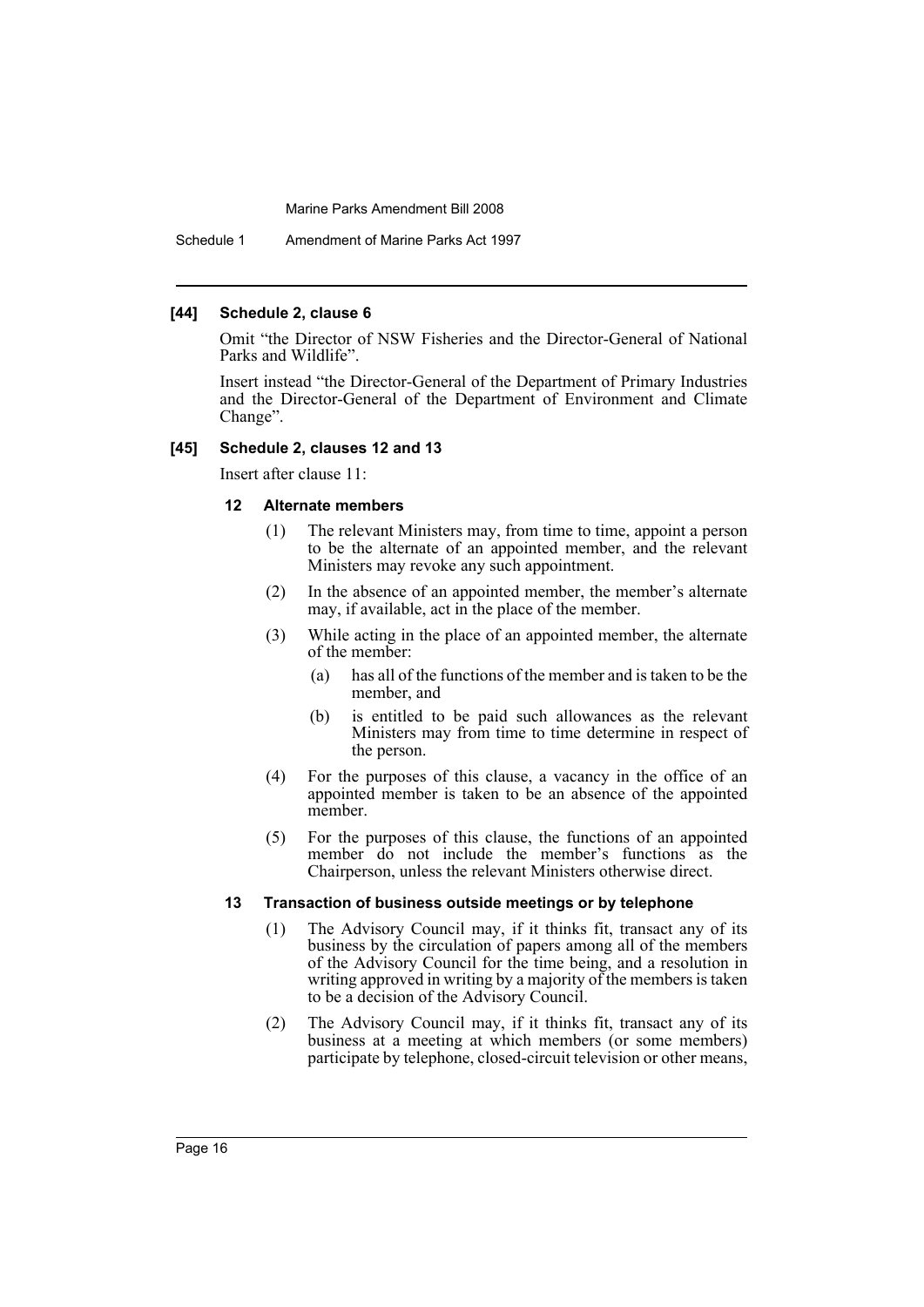but only if any member who speaks on a matter before the meeting can be heard by the other members.

- (3) For the purposes of:
	- (a) the approval of a resolution under subclause (1), or
	- (b) a meeting held in accordance with subclause (2),

the Chairperson and each member have the same voting rights as they have at an ordinary meeting of the Advisory Council.

- (4) A resolution approved under subclause (1) is, subject to the regulations, to be recorded in the minutes of the meetings of the Advisory Council.
- (5) Papers may be circulated among the members for the purposes of subclause (1) by facsimile or other transmission of the information in the papers concerned.

#### **[46] Schedule 3 Savings, transitional and other provisions**

Insert at the end of clause 1 (1):

*Marine Parks Amendment Act 2008*

## **[47] Schedule 3, clause 2**

Omit "Director of NSW Fisheries" from clause 2 (7) (b). Insert instead "Director-General of the Department of Primary Industries".

#### **[48] Schedule 3, Part 4**

Insert after Part 3:

## **Part 4 Provisions consequent on enactment of Marine Parks Amendment Act 2008**

#### **6 Definitions**

In this Part:

*amending Act* means the *Marine Parks Amendment Act 2008*. *existing zoning plan* means a zoning plan prescribed by regulations in force immediately before the repeal of section 16 by the amending Act.

#### **7 Existing zoning plans for marine parks**

(1) On the repeal of section 16 by the amending Act, an existing zoning plan is taken to have been made for the purposes of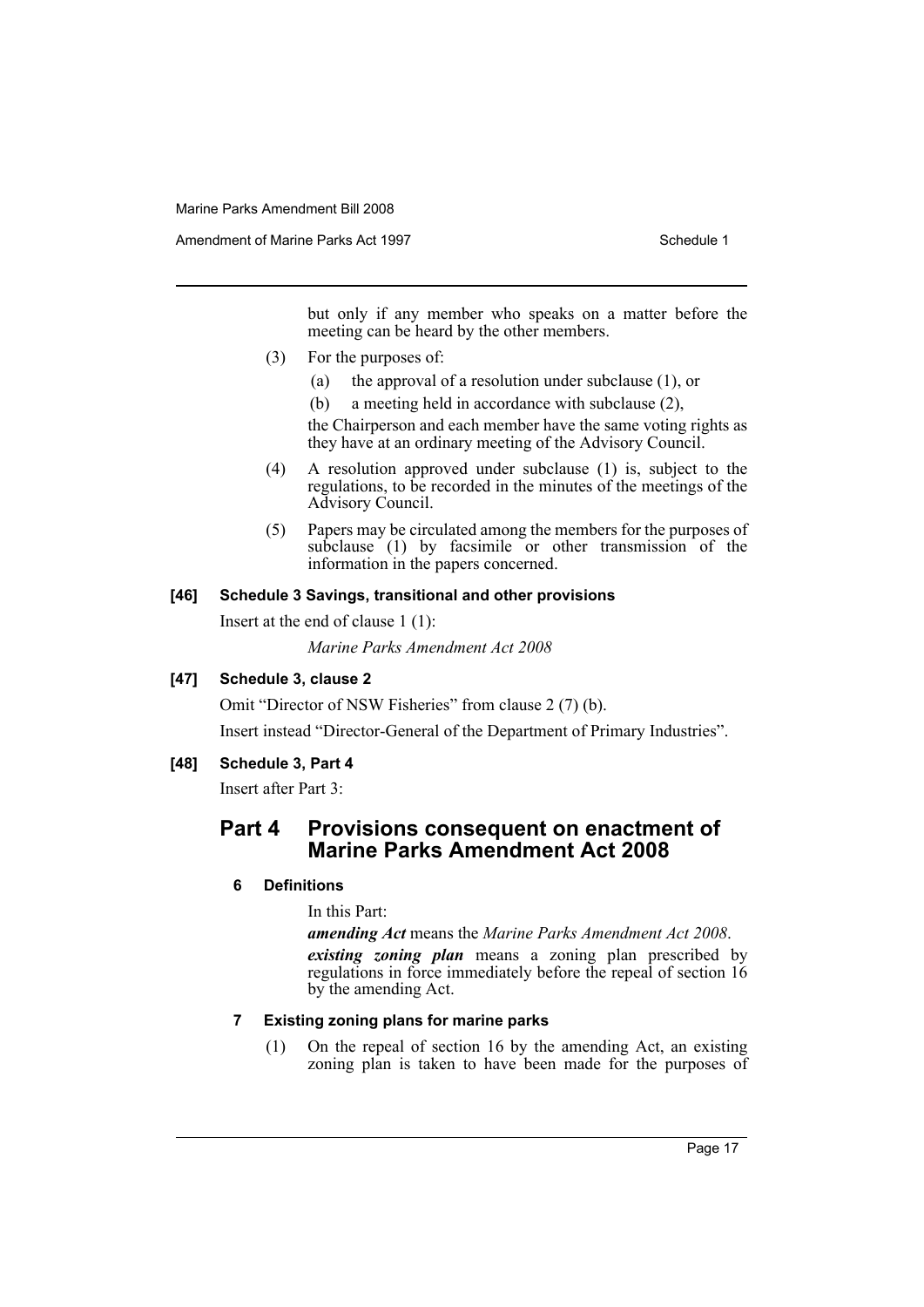Schedule 1 Amendment of Marine Parks Act 1997

Division 1A of Part 3 of this Act (as inserted by the amending Act).

(2) Despite section 17D (1) (a), the review date for the purposes of that section for the first review of the Solitary Islands Marine Park Zoning Plan and the Jervis Bay Marine Park Zoning Plan is the date of commencement of section 17D.

#### **8 Existing marine park advisory committee**

- (1) An advisory committee in existence under section 35 immediately before its substitution by the amending Act is taken to have been validly established under section 35 as so substituted.
- (2) A person who, immediately before the substitution of section 35 by the amending Act, was a member of an advisory committee for a marine park continues to be a member of the advisory committee for the marine park for the remainder of the term of office.

#### **9 Existing operational plans for marine parks**

An operational plan that was in force immediately before the substitution of section 25 by the amending Act is taken to have been adopted under that section as so substituted.

#### **10 Existing marine park rangers**

A person who, immediately before the amendment of section 35A by the amending Act, was a marine park ranger is taken to have been validly appointed as a marine park ranger under section 35A as so amended.

#### **11 Existing nominees**

A nomination in force under section 44 immediately before the substitution of that section by the amending Act is taken to be a nomination under that section as so substituted.